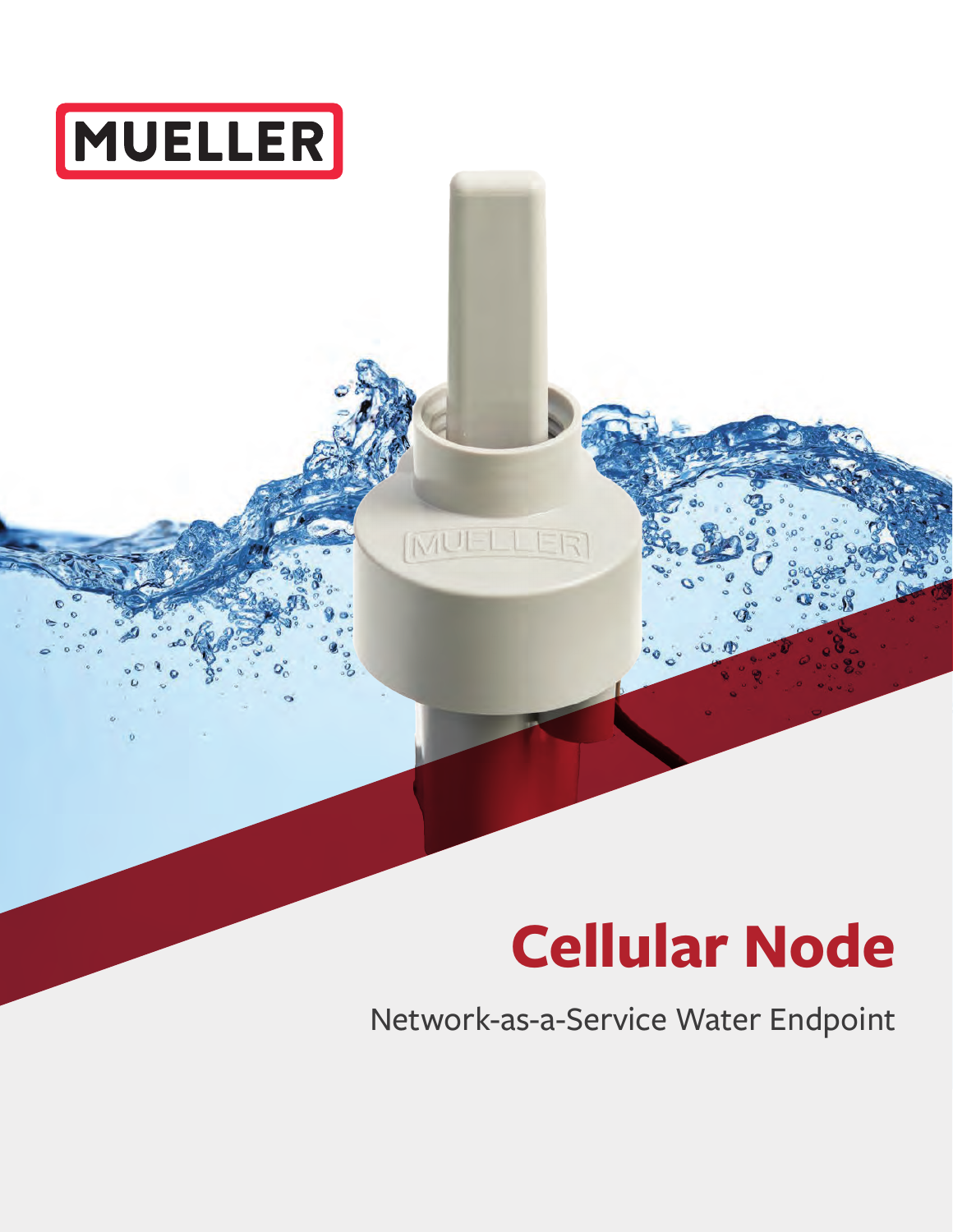At Mueller, we are accelerating our investments in smart water technologies that will provide business insights to water utilities, enabling them to improve operational efficiency, reduce water loss and increase their customer satisfaction levels.

MuellerCellular node is the latest addition to Mi.Net Advanced Meter Infrastructure (AMI) system – a communications network that automates the meter-reading-to-billing process, linking meters, distributions site and control devices in a single, efficient data network.

#### What is Mueller Cellular Node?

The MuellerCellular Node allows water utilities to connect meters to their AMI network where radio

communication is not feasible or cost effective. This Network-as-a-Service (NaaS) endpoint solution communicates with encoded water meters, including meters that are already in operation. The agility that comes with this model allows utilities to deploy an AMI network in small areas, or entire distribution network, without the need for traditional infrastructure and maintenance.



Like other Mueller nodes, the Cellular Node feeds consumption data directly to the Sentryx Water Intelligence Platform which provides utilities with a holistic view and insights into the health of their distribution systems including pressure, consumption and leak detection.

#### Why Mueller Cellular Node?



**Provisioning speed:** Nodes can be up and running in a matter of days.



**Reduced costs:** Implementing NaaS not only significantly reduces costs including infrastructure, operations and maintenance, but also minimizes risks associated with implementing new processes, hardware and software.



**Enhanced Security:** Mueller has implemented security measures to provide data protection on the user interface, critical field devices, and utility IT data systems. Amazon Web Service (AWS) provides an added level of protection of the utility, homeowner and business data.



**Operational efficiency:** When paired with the Mueller remote disconnect/reconnect meter, utilities no longer need to send utility personnel to the site to perform meter reading or turning it on or off.



## **Remote and rural community accessibility:**



Utilities can look to this solution to "fill the holes" in the network without having to replace encoded meters or add expensive network infrastructure..

**Supports network sustainability:** Through the Sentryx platform, utilities can see their water network data meaningfully displayed on one secure platform with intuitive dashboards to navigate with ease and minimal training.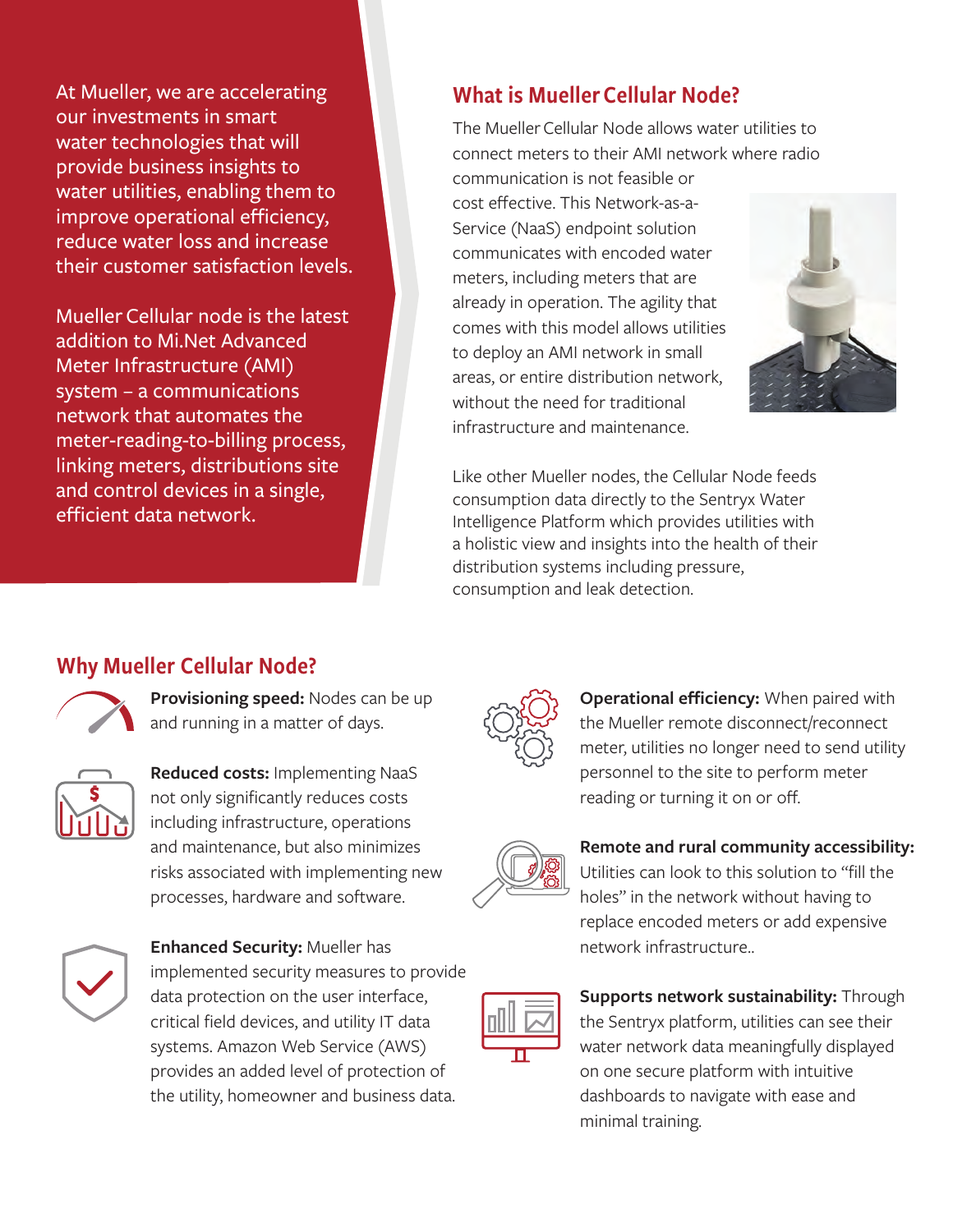#### Mueller Cellular Node Use Cases

#### Water Utility Business Challenges How the Cellular Node can help



Increase water meter infrastructure efficiency and effectiveness

Connecting the Cellular Node to a positive displacement, solid state meter, electromagnetic flow meter, or other encoded meter, allows usage and flow data to be monitored 24/7 and obtained quickly without the operational burden of setting up and maintaining the system infrastructure. Data parsed through the Sentryx algorithm are converted into valuable insights for utilities to take preventive actions on their systems.

When supply network evolves, water utilities can add more data points without reconfiguring the entire platform architecture.



Financing for capital improvements



Long term water supply availability For utilities serving connections across varied population density, AMR and fixed-base AMI are a natural fit for urban areas, but less-so in rural, hard-to-reach areas where utility personnel safety is in question and there are not enough connections to justify the cost of setup and maintenance.

The deployment of the Cellular Node allows the system to be connected without the need to remove existing encoded meters. By utilizing existing cellular networks, delay in meter reading and risk of lost or unbilled revenue minimized.

Metering encourages water conservation with consumption data flow critical for raising awareness of water usage and empower residents and businesses to develop their own strategies to reduce usage and energy.